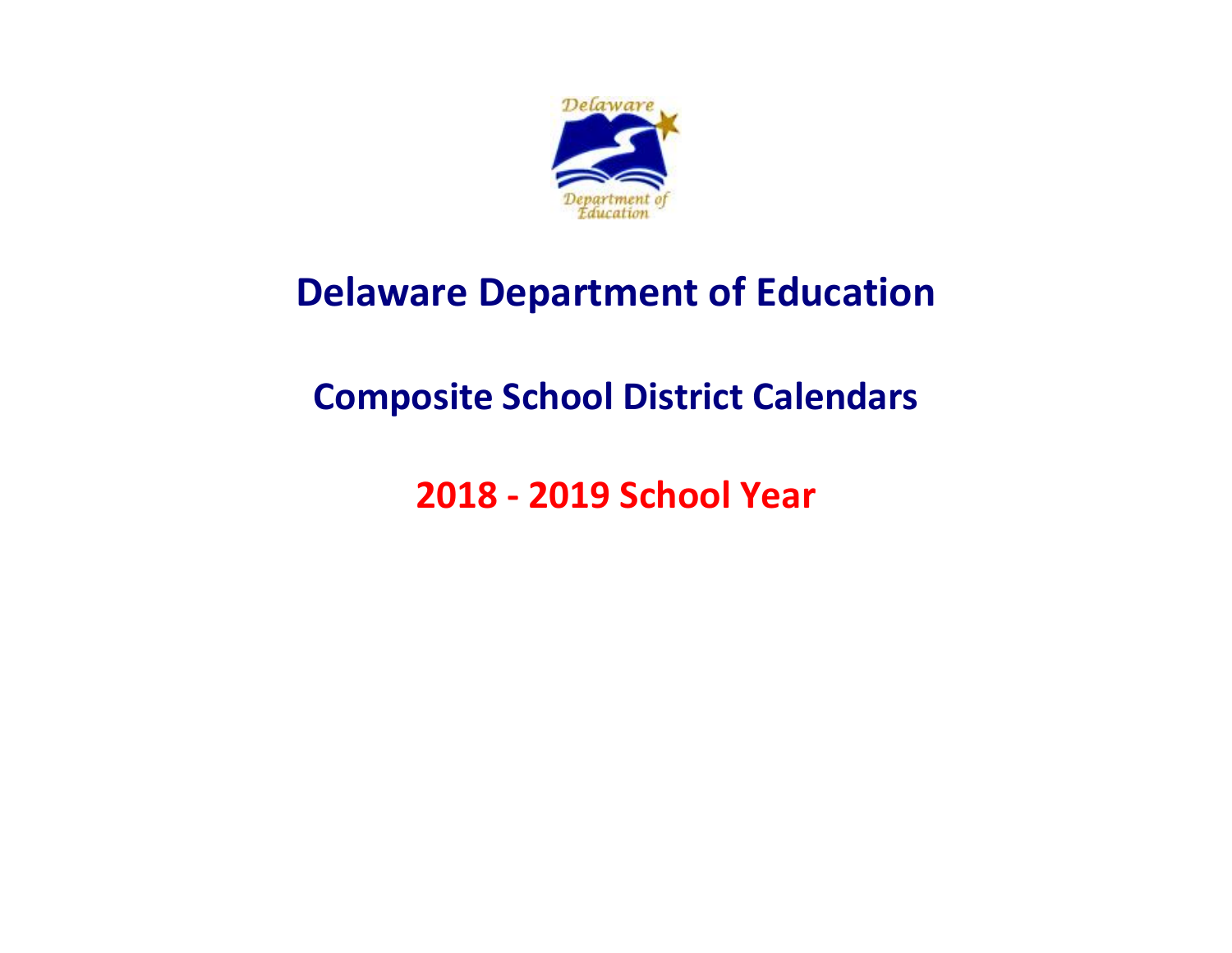#### **Code:**

- $LA =$  Late Arrival
- ED = Early Dismissal NS = No School
- 
- 
- 
- LTD = Last Teacher Day PC = Parent Conferences
- NTO = New Teacher Orientation
- 
- FPD = First Pupil Day NTD = New Teacher Staff Development
- H = Holiday <br>
LPD = Last Pupil Day <br>
WC = Weather Contingency Days
	- $WC = Weather Contingency Days$ 
		-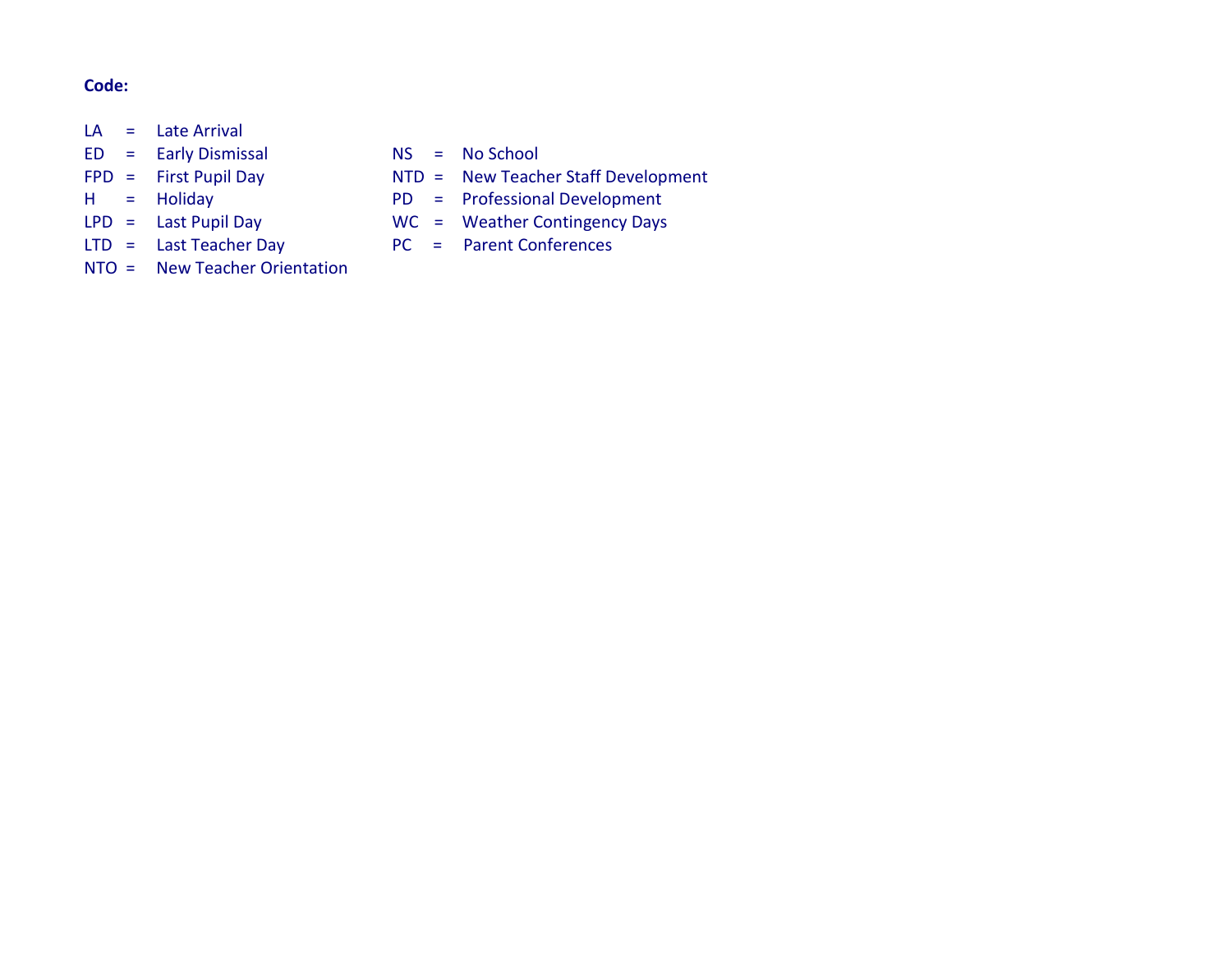#### **August 2018**

| <b>School District</b> | 1 2 | 3 <sup>1</sup> | $6\overline{6}$ | $\overline{7}$ |  | 8 9 10 13 | 14      | <b>15</b> | 16          | 17      | 20         | 21              | 22              | 23                  | 24                | 27                                            | 28                      | 29        | 30                                              | 31                               |
|------------------------|-----|----------------|-----------------|----------------|--|-----------|---------|-----------|-------------|---------|------------|-----------------|-----------------|---------------------|-------------------|-----------------------------------------------|-------------------------|-----------|-------------------------------------------------|----------------------------------|
| <b>Appoquinimink</b>   |     |                |                 |                |  |           |         |           |             |         | <b>NTO</b> | <b>NTO</b>      | <b>NTO</b>      |                     |                   | PD                                            | PD                      | PD        | PD                                              | <b>NS</b>                        |
| <b>Brandywine</b>      |     |                |                 |                |  |           |         |           |             |         |            |                 |                 |                     |                   | PD                                            | PD                      |           |                                                 |                                  |
| <b>Caesar Rodney</b>   |     |                |                 |                |  |           |         |           |             | NTO NTO |            | PD              | PD              | PD                  | <b>PD</b>         | <b>FPD</b>                                    |                         |           |                                                 | <b>NS</b>                        |
| <b>Cape Henlopen</b>   |     |                |                 |                |  |           |         |           |             |         | <b>NTO</b> | <b>NTO</b>      | <b>NTO</b>      | <b>NTO</b>          | PD                | PD                                            | PD                      |           | PD                                              |                                  |
| <b>Capital</b>         |     |                |                 |                |  |           |         |           | NTO NTO NTO |         | PD         | PD              | PD              | <b>FPD</b><br>$K-9$ | <b>FPD</b><br>ALL |                                               |                         |           |                                                 | <b>NS</b>                        |
| <b>Christina</b>       |     |                |                 |                |  |           |         |           | NTO NTO NTO |         |            | PD              | PD              | PD                  |                   | FPD 1-6,91                                    | <b>FPD</b>              |           |                                                 |                                  |
| <b>Colonial</b>        |     |                |                 |                |  |           |         |           |             |         | <b>NTO</b> |                 | PD              | PD                  | <b>PD</b>         | FPD Kindergarten<br>(Last names A-L); FPD 1-9 |                         |           | FPD Kindergarten<br>(Last names M-Z); FPD 10-12 | <b>NS</b>                        |
| <b>Delmar</b>          |     |                |                 |                |  |           |         |           |             |         |            | PD              |                 |                     |                   |                                               |                         |           |                                                 |                                  |
| <b>Indian River</b>    |     |                |                 |                |  |           |         |           |             |         | <b>NTO</b> | <b>NTO</b>      | <b>NTO</b>      | <b>NTO</b>          | <b>NTO</b>        | PD                                            | PD                      |           |                                                 |                                  |
| <b>Lake Forest</b>     |     |                |                 |                |  |           |         |           |             |         | PD         | <b>PD</b>       | PD              | <b>PD</b>           |                   | <b>FPD</b>                                    |                         |           |                                                 | <b>NS</b>                        |
| <b>Laurel</b>          |     |                |                 |                |  |           |         |           |             |         | <b>FTD</b> | <b>NS</b><br>PD | <b>NS</b><br>PD | <b>NS</b><br>PD     | <b>NS</b><br>PD   | <b>FPD</b>                                    |                         |           |                                                 |                                  |
| <b>Milford</b>         |     |                |                 |                |  |           |         |           |             |         |            |                 | <b>NTO</b>      | <b>NTO</b>          |                   | PD                                            | PD                      | PD        | FPD K, 1, 6, 9                                  | <b>NS</b>                        |
| <b>NCC Vo-Tech</b>     |     |                |                 |                |  |           |         |           |             |         |            | PD              | PD              | <b>PD</b>           | <b>NS</b>         | <b>FPD</b>                                    |                         |           |                                                 | $\mathsf{NS}\xspace$             |
| <b>POLYTECH</b>        |     |                |                 |                |  |           |         |           |             |         |            |                 | <b>NTO</b>      | <b>NTO</b>          |                   | PD<br><b>FTD</b>                              | PD                      | PD        | FPD F'Men                                       | <b>NS</b>                        |
| <b>Red Clay</b>        |     |                |                 |                |  |           | NTO NTO |           | NTO NTO NTO |         | PD         | PD              | PD              | PD                  |                   | <b>FPD</b><br>$1-6, 9$                        | <b>FPD</b><br>К         |           |                                                 | <b>NS</b>                        |
| <b>Seaford</b>         |     |                |                 |                |  |           |         |           | NTO NTO NTO |         | PD         | PD              | PD              | PD                  |                   | FPD PK, K, 3,6,9                              | 1st Reg Day             |           |                                                 | <b>NS</b><br>(exc.<br>12<br>mth) |
| <b>Smyrna</b>          |     |                |                 |                |  |           |         |           |             |         | <b>NTO</b> | PD              | PD              | PD                  |                   | <b>FPD</b><br>$K-9$                           | <b>FPD</b><br>$10 - 12$ | <b>NS</b> |                                                 |                                  |
| <b>Sussex Tech</b>     |     |                |                 |                |  |           |         |           |             |         |            |                 |                 |                     |                   | PD                                            | PD                      | PD<br>FO  | PD<br>FO                                        | PD                               |
| Woodbridge             |     |                |                 |                |  |           | NTO NTO |           | <b>NTO</b>  |         | PD         | PD              | PD              | PD                  | PD                |                                               |                         |           |                                                 | <b>NS</b>                        |

 $\overline{a}$ 

<sup>&</sup>lt;sup>1</sup> First Day also for K-12 at Brennen DAP; DE School for the Deaf; REACH Program; Sara Pyle Academy; Montessori Academy at Christina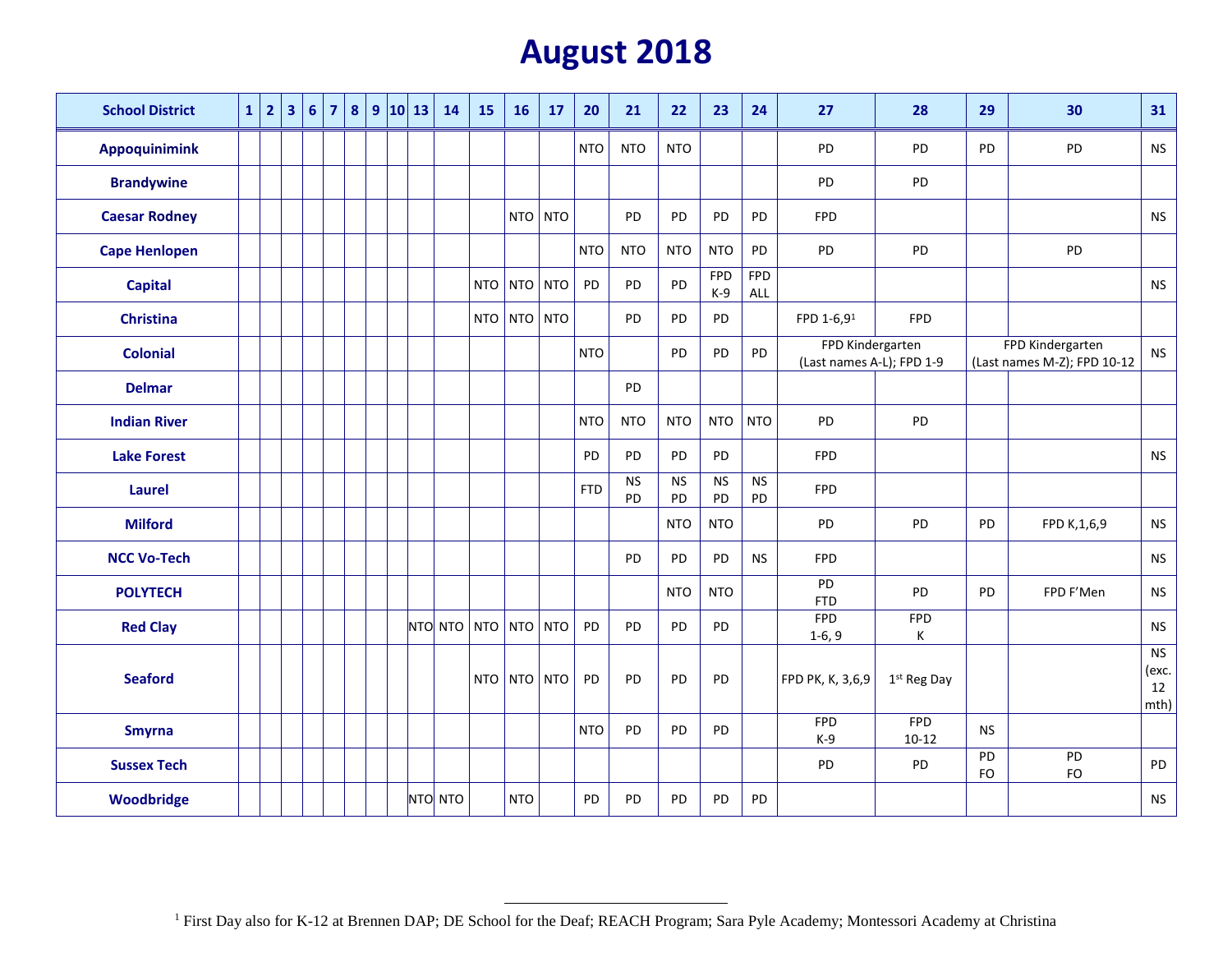# **September 201 8**

| <b>School District</b> | 3         | 4                          | 5                            | $6\phantom{1}$                     | $\overline{7}$  | <b>10</b>           | 11 | 12 | 13 | 14 | 17 | <b>18</b> | 19                   | 20 | 21 | 24 | 25 | 26 | 27 | 28 |
|------------------------|-----------|----------------------------|------------------------------|------------------------------------|-----------------|---------------------|----|----|----|----|----|-----------|----------------------|----|----|----|----|----|----|----|
| Appoquinimink          |           | FPD K-9                    | FPD<br>$10-12$               | PD<br><b>NS</b>                    |                 |                     |    |    |    |    |    |           |                      |    |    |    |    |    |    |    |
| <b>Brandywine</b>      |           | <b>FPD</b><br>$1-5,6,9,12$ | FPD                          | PD<br>$\mathsf{NS}\xspace$         | PD<br><b>NS</b> | <b>NS</b>           |    |    |    |    |    |           | <b>NS</b>            |    |    |    |    |    |    |    |
| <b>Caesar Rodney</b>   |           |                            |                              | PD<br><b>NS</b>                    |                 |                     |    |    |    |    |    |           |                      |    |    |    |    |    |    |    |
| <b>Cape Henlopen</b>   |           | <b>FPD</b>                 |                              | PD<br><b>NS</b>                    |                 |                     |    |    |    |    |    |           |                      |    |    |    |    |    |    |    |
| <b>Capital</b>         |           |                            |                              | PD<br><b>NS</b>                    |                 |                     |    |    |    |    |    |           |                      |    |    |    |    |    |    |    |
| <b>Christina</b>       |           |                            |                              | PD<br><b>NS</b>                    |                 | PD<br><b>NS</b>     |    |    |    |    |    |           | <b>NS</b>            |    |    |    |    |    |    |    |
| <b>Colonial</b>        |           | FPD PreK                   |                              | PD<br><b>NS</b>                    |                 |                     |    |    |    |    |    |           |                      |    |    |    |    |    |    |    |
| <b>Delmar</b>          |           | FPD<br>5, 9                | <b>FPD</b><br>$\mathsf{ALL}$ | PD<br>${\sf NS}$                   |                 |                     |    |    |    |    |    |           |                      |    |    |    |    |    |    |    |
| <b>Indian River</b>    |           | <b>FPD</b>                 |                              | PD<br><b>NS</b>                    |                 | <b>FPD</b><br>Pre-S |    |    |    |    |    |           |                      |    |    |    |    |    |    |    |
| <b>Lake Forest</b>     | LABOR DAY |                            |                              | PD<br><b>NS</b>                    |                 |                     |    |    |    |    |    |           |                      |    |    |    |    |    |    |    |
| Laurel                 |           | NS PD                      |                              |                                    |                 |                     |    |    |    |    |    |           |                      |    |    |    |    |    |    |    |
| <b>Milford</b>         |           | FPD ALL                    |                              | PD<br><b>NS</b>                    |                 |                     |    |    |    |    |    |           |                      |    |    |    |    |    |    |    |
| <b>NCC Vo-Tech</b>     |           |                            |                              | PD                                 |                 |                     |    |    |    |    |    |           |                      |    |    |    |    |    |    |    |
| <b>POLYTECH</b>        |           | FPD ALL                    |                              | PD<br><b>NS</b>                    |                 |                     |    |    |    |    |    |           |                      |    |    |    |    |    |    |    |
| <b>Red Clay</b>        |           | FPD PK                     |                              | PD<br><b>NS</b>                    |                 | <b>NS</b>           |    |    |    |    |    |           | $\mathsf{NS}\xspace$ |    |    |    |    |    |    |    |
| <b>Seaford</b>         |           |                            |                              | PD<br><b>NS</b>                    |                 |                     |    |    |    |    |    |           |                      |    |    |    |    |    |    |    |
| <b>Smyrna</b>          |           |                            |                              | ${\sf PD}$<br>$\mathsf{NS}\xspace$ |                 |                     |    |    |    |    |    |           |                      |    |    |    |    |    |    |    |
| <b>Sussex Tech</b>     |           |                            |                              | PD<br><b>NS</b>                    |                 |                     |    |    |    |    |    |           |                      |    |    |    |    |    |    |    |
| Woodbridge             |           |                            |                              | ${\sf PD}$<br>$\mathsf{NS}\xspace$ |                 |                     |    |    |    |    |    |           |                      |    |    |    |    |    |    |    |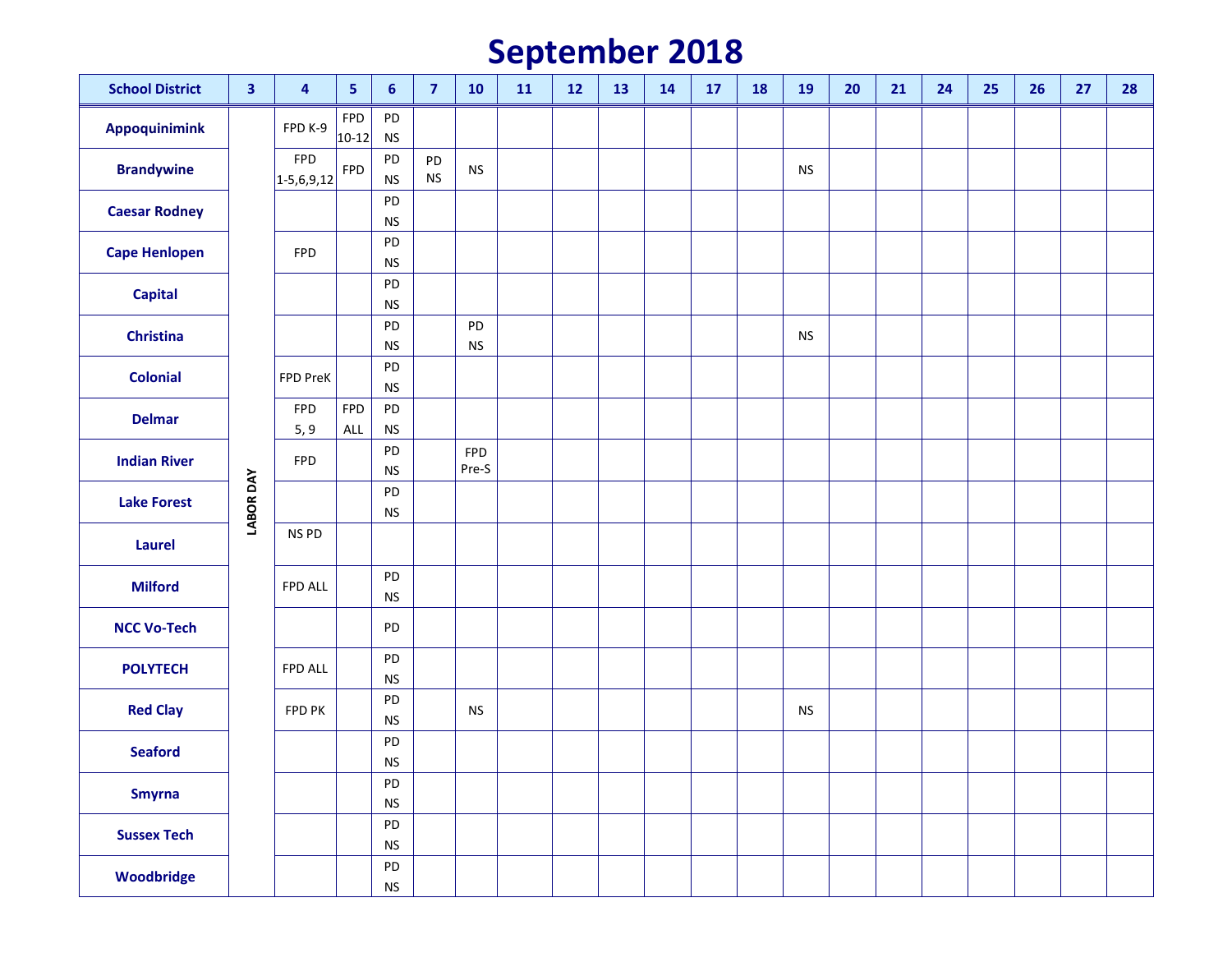# **October 201 8**

| <b>School District</b> | $\mathbf{1}$ | $\overline{\mathbf{2}}$ | $\overline{\mathbf{3}}$ | $\overline{\mathbf{4}}$ | $\overline{\mathbf{5}}$    | $\pmb{8}$       | $\boldsymbol{9}$ | 10            | <b>11</b>     | 12                         | <b>15</b>       | <b>16</b>       | 17 | 18 | 19 | 20 | 22              | 23 | 24              | 25                | 26                        | 29              | 30 | 31 |
|------------------------|--------------|-------------------------|-------------------------|-------------------------|----------------------------|-----------------|------------------|---------------|---------------|----------------------------|-----------------|-----------------|----|----|----|----|-----------------|----|-----------------|-------------------|---------------------------|-----------------|----|----|
| Appoquinimink          |              |                         |                         |                         | PD<br><b>NS</b>            | PD<br><b>NS</b> |                  |               |               |                            |                 |                 |    |    |    |    |                 |    |                 |                   |                           |                 |    |    |
| <b>Brandywine</b>      |              |                         |                         |                         |                            |                 |                  |               |               |                            |                 |                 |    |    |    |    |                 |    | PK<br><b>NS</b> | PK-8<br><b>NS</b> | <b>PK-12</b><br><b>NS</b> |                 |    |    |
| <b>Caesar Rodney</b>   |              |                         |                         |                         |                            |                 |                  |               |               | PD<br><b>NS</b>            |                 |                 |    |    |    |    |                 |    |                 |                   |                           |                 |    |    |
| <b>Cape Henlopen</b>   |              |                         |                         |                         |                            |                 | PC<br>$(9-12)$   | PC<br>$(6-8)$ | PC<br>$(K-5)$ |                            |                 |                 |    |    |    |    |                 |    |                 |                   |                           |                 |    |    |
| <b>Capital</b>         |              |                         |                         |                         | PD <sub>NS</sub>           |                 |                  |               |               | $K-4$<br>$\frac{1}{2}$ Day |                 |                 |    |    |    |    |                 |    |                 |                   |                           |                 |    |    |
| <b>Christina</b>       |              |                         |                         |                         |                            |                 |                  |               |               |                            |                 |                 |    |    |    |    |                 |    |                 |                   | <b>NS</b><br>PD           |                 |    |    |
| <b>Colonial</b>        |              |                         |                         |                         | PD<br><b>NS</b>            |                 |                  |               |               |                            |                 |                 |    |    |    |    |                 |    |                 |                   | <b>ED</b><br>$9 - 12$     |                 |    |    |
| <b>Delmar</b>          |              |                         |                         |                         |                            |                 |                  |               |               |                            |                 |                 |    |    |    |    |                 |    |                 |                   |                           |                 |    |    |
| <b>Indian River</b>    |              |                         |                         |                         | PD<br><b>NS</b>            |                 |                  |               |               |                            |                 |                 |    |    |    |    |                 |    |                 |                   |                           |                 |    |    |
| <b>Lake Forest</b>     |              |                         |                         |                         |                            |                 |                  |               |               |                            |                 |                 |    |    |    |    |                 |    |                 |                   |                           | PD<br><b>NS</b> |    |    |
| Laurel                 |              |                         |                         |                         |                            |                 |                  |               |               |                            | PD<br><b>NS</b> |                 |    |    |    |    |                 |    |                 |                   |                           |                 |    |    |
| <b>Milford</b>         |              |                         |                         |                         |                            |                 |                  |               |               |                            |                 |                 |    |    |    |    | PD<br><b>NS</b> |    |                 |                   |                           |                 |    |    |
| <b>NCC Vo-Tech</b>     |              |                         |                         |                         | PD<br>$\mathsf{NS}\xspace$ |                 |                  |               |               |                            |                 |                 |    |    |    |    |                 |    |                 |                   |                           |                 |    |    |
| <b>POLYTECH</b>        |              |                         |                         |                         |                            |                 |                  |               |               |                            |                 |                 |    |    |    |    |                 |    |                 |                   |                           |                 |    |    |
| <b>Red Clay</b>        |              |                         |                         |                         | ${\sf PD}$<br><b>NS</b>    |                 |                  |               |               |                            |                 |                 |    |    |    |    |                 |    |                 |                   |                           |                 |    |    |
| <b>Seaford</b>         |              |                         |                         |                         | ${\sf PD}$<br><b>NS</b>    |                 |                  |               |               |                            |                 |                 |    |    |    |    |                 |    |                 |                   |                           |                 |    |    |
| <b>Smyrna</b>          |              |                         |                         |                         |                            |                 |                  |               |               |                            |                 |                 |    |    |    |    | PD<br><b>NS</b> |    |                 |                   |                           |                 |    |    |
| <b>Sussex Tech</b>     |              |                         |                         |                         |                            |                 |                  |               |               |                            |                 | PD<br><b>NS</b> |    |    |    |    |                 |    |                 |                   |                           |                 |    |    |
| Woodbridge             |              |                         |                         |                         |                            |                 |                  |               |               | PD<br><b>NS</b>            |                 |                 |    |    |    |    |                 |    |                 |                   |                           |                 |    |    |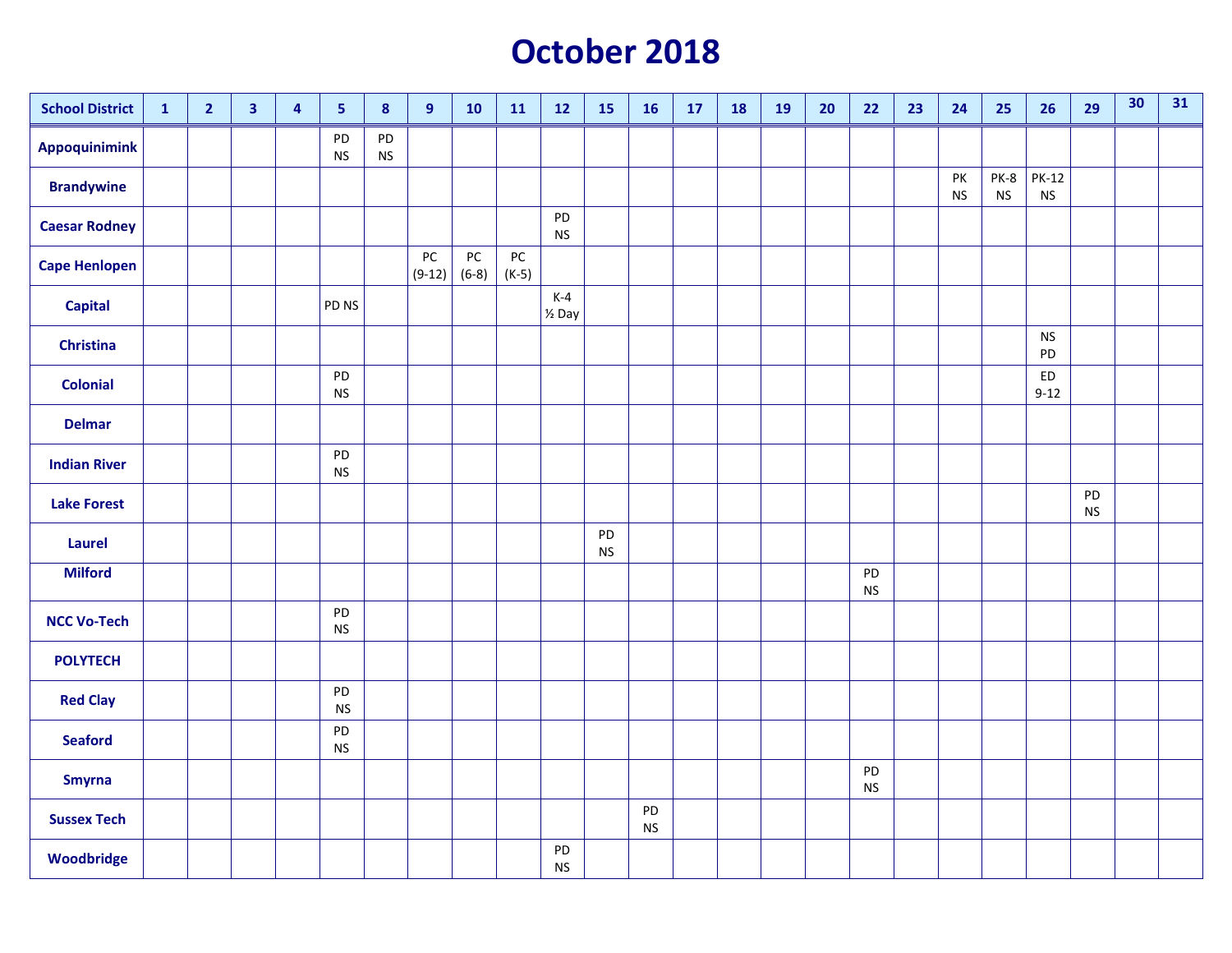#### **November 2018**

| <b>School District</b> | $\mathbf{1}$      | $\overline{2}$     | $\overline{\mathbf{5}}$ | 6                            | $\overline{7}$ | 8                              | 9               | 12                   | 13                      | 14 | <b>15</b> | <b>16</b>                       | 19                               | 20                               | 21                              | 22 | 23        | 26 | 27 | 28 | 29 | 30 |
|------------------------|-------------------|--------------------|-------------------------|------------------------------|----------------|--------------------------------|-----------------|----------------------|-------------------------|----|-----------|---------------------------------|----------------------------------|----------------------------------|---------------------------------|----|-----------|----|----|----|----|----|
| <b>Appoquinimink</b>   |                   |                    | PD<br><b>NS</b>         | <b>NS</b><br>Election        |                |                                |                 | <b>NS</b>            |                         |    |           |                                 | <b>NS</b>                        | <b>NS</b>                        | <b>NS</b>                       | H  | <b>NS</b> |    |    |    |    |    |
| <b>Brandywine</b>      |                   |                    |                         | <b>NS</b><br>Election        |                |                                |                 | <b>NS</b>            |                         |    |           | <b>PK-12</b><br><b>NS</b><br>PD | <b>PK-12</b><br><b>NS</b>        | <b>PK-12</b><br>${\sf NS}$<br>PD | <b>PK-12</b><br><b>NS</b><br>PD | н  | <b>NS</b> |    |    |    |    |    |
| <b>Caesar Rodney</b>   | $\frac{1}{2}$ Day |                    |                         | <b>NS</b><br>Election        |                |                                |                 | <b>NS</b>            |                         |    |           |                                 | PK-8 1/2 PK-8 1/2<br>Day         | Day                              | <b>NS</b>                       | H  | <b>NS</b> |    |    |    |    |    |
| <b>Cape Henlopen</b>   |                   |                    |                         | ${\sf NS}$<br>Election       |                | <b>NS</b><br>Returns           | PD<br><b>NS</b> | <b>NS</b>            |                         |    |           |                                 |                                  |                                  | <b>NS</b>                       | н  | <b>NS</b> |    |    |    |    |    |
| <b>Capital</b>         |                   |                    |                         | <b>NS</b><br>Election        |                |                                |                 | <b>NS</b>            |                         |    |           |                                 | PC/PD/NS                         |                                  | <b>NS</b>                       | H  | <b>NS</b> |    |    |    |    |    |
| <b>Christina</b>       |                   | <b>NS</b><br>PC AM | <b>NS</b><br>PC         | <b>NS</b><br>Election        |                |                                |                 | <b>NS</b>            |                         |    |           |                                 |                                  |                                  |                                 | н  | <b>NS</b> |    |    |    |    |    |
| <b>Colonial</b>        |                   |                    | PD NS                   | <b>NS</b><br>Election        |                |                                |                 | <b>NS</b>            |                         |    |           |                                 | PC<br><b>NS</b>                  | $PC$<br><b>NS</b>                | <b>NS</b>                       | H  | <b>NS</b> |    |    |    |    |    |
| <b>Delmar</b>          |                   |                    |                         | <b>NS</b><br>Election        |                | $\frac{1}{2}$ Day<br>Returns   |                 | <b>NS</b>            |                         |    |           |                                 |                                  |                                  | <b>NS</b>                       | H  | <b>NS</b> |    |    |    |    |    |
| <b>Indian River</b>    |                   |                    |                         | <b>NS</b><br>Election        |                | ${\sf NS}$<br>Returns          |                 | <b>NS</b>            |                         |    |           |                                 |                                  |                                  | <b>NS</b>                       | H  | <b>NS</b> |    |    |    |    |    |
| <b>Lake Forest</b>     |                   |                    |                         | <b>NS</b><br>Election        |                |                                |                 | <b>NS</b>            |                         |    |           |                                 | <b>NS</b><br>PC                  | $\mathsf{NS}\xspace$<br>PD       | <b>NS</b>                       | H  | <b>NS</b> |    |    |    |    |    |
| <b>Laurel</b>          |                   |                    | <b>NS</b><br>$K-12$     | <b>NS</b><br>Election        |                | $\frac{1}{2}$ Day<br>Returns   |                 | <b>ND</b>            |                         |    |           |                                 |                                  |                                  | <b>NS</b>                       | н  | <b>NS</b> |    |    |    |    |    |
| <b>Milford</b>         |                   |                    |                         | <b>NS</b><br>Election        |                | PD AM<br>Closed<br>PM          |                 | <b>NS</b>            |                         |    |           |                                 |                                  |                                  | <b>NS</b>                       | н  | <b>NS</b> |    |    |    |    |    |
| <b>NCC Vo-Tech</b>     |                   |                    |                         | <b>NS</b><br>Election        |                |                                |                 | <b>NS</b>            |                         |    |           |                                 |                                  |                                  | <b>NS</b>                       | н  | <b>NS</b> |    |    |    |    |    |
| <b>POLYTECH</b>        |                   |                    | PD<br><b>NS</b>         | <b>NS</b><br>Election        |                |                                |                 | <b>NS</b>            |                         |    |           |                                 |                                  |                                  | <b>NS</b>                       | н  | <b>NS</b> |    |    |    |    |    |
| <b>Red Clay</b>        |                   |                    | PD<br><b>NS</b>         | <b>NS</b><br>Election        |                |                                |                 | <b>NS</b>            |                         |    |           |                                 | <b>NS</b><br>PC                  | $\mathsf{NS}\xspace$<br>PC       | <b>NS</b>                       | н  | <b>NS</b> |    |    |    |    |    |
| <b>Seaford</b>         |                   |                    |                         | <b>NS</b><br><b>Election</b> |                | <b>NS</b><br>Students<br>PD AM |                 | <b>NS</b>            | <b>NS</b><br>${\sf PC}$ |    |           |                                 |                                  |                                  | <b>NS</b>                       | н  | <b>NS</b> |    |    |    |    |    |
| <b>Smyrna</b>          |                   |                    |                         | <b>NS</b><br>Election        |                |                                |                 | $\mathsf{NS}\xspace$ |                         |    |           |                                 | K-8 PC $K-8$ PC<br>NS K-8 NS K-8 |                                  | <b>NS</b>                       | н  | <b>NS</b> |    |    |    |    |    |
| <b>Sussex Tech</b>     |                   |                    |                         | ${\sf NS}$<br>Election       |                | <b>NS</b><br>Election          |                 | <b>NS</b>            |                         |    |           |                                 |                                  |                                  | $\mathsf{NS}\xspace$            | н  | <b>NS</b> |    |    |    |    |    |
| Woodbridge             |                   | PD NS              |                         | ${\sf NS}$<br>Election       |                | PD NS                          |                 | <b>NS</b>            |                         |    |           |                                 |                                  |                                  | NS PD                           | H  | <b>NS</b> |    |    |    |    |    |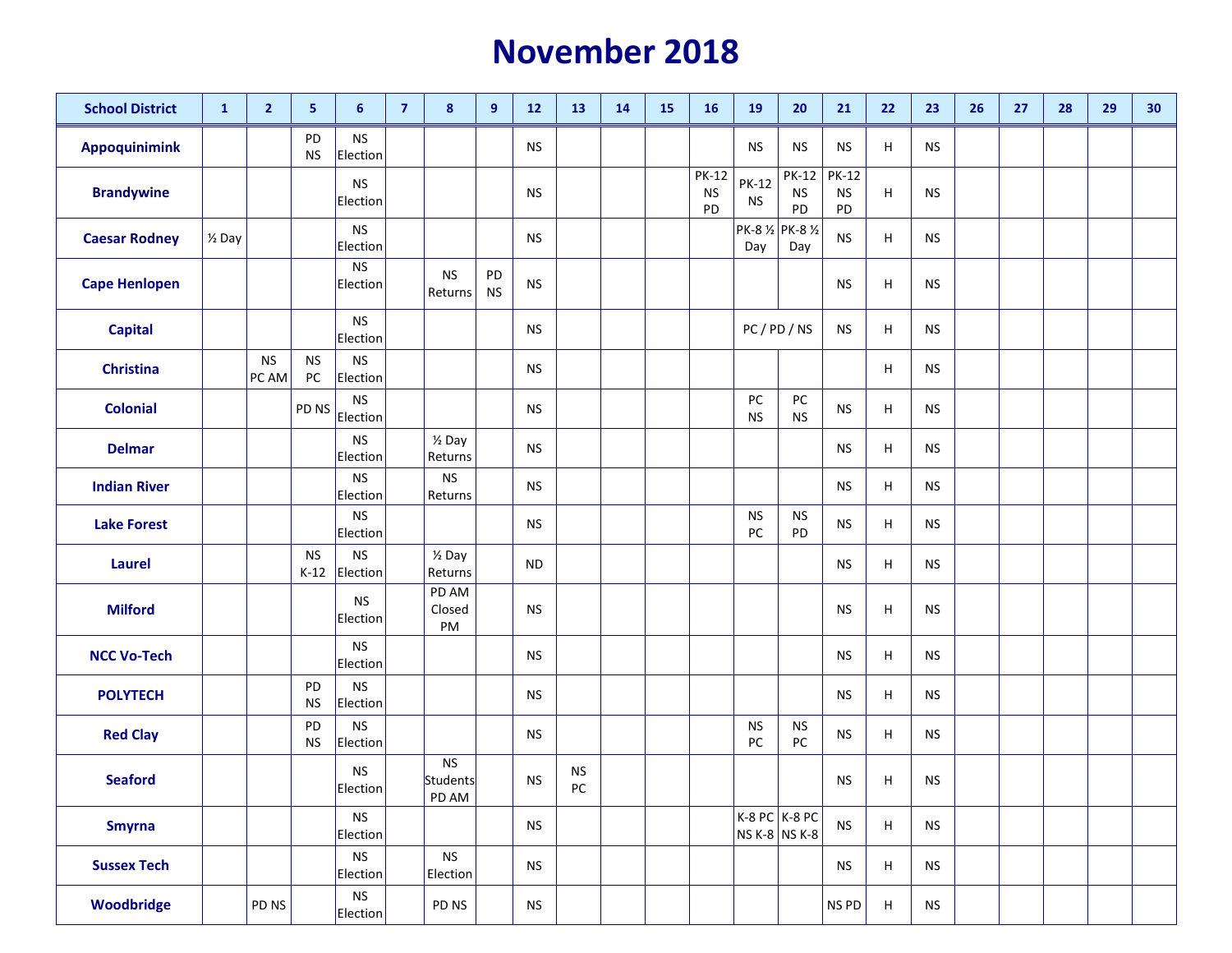#### **December 2018**

| <b>School District</b> | $\overline{\mathbf{3}}$ | $\overline{4}$ | 5 <sub>5</sub> | $6\phantom{a}$ | $\overline{7}$             | 10               | 11 | 12 | 13                          | 14       | 17 | <b>18</b> | <b>19</b> | 20        | 21 | 24<br>25<br>27<br>28<br>31<br>26 |                     |                     |                     |  |  |  |  |  |  |  |  |
|------------------------|-------------------------|----------------|----------------|----------------|----------------------------|------------------|----|----|-----------------------------|----------|----|-----------|-----------|-----------|----|----------------------------------|---------------------|---------------------|---------------------|--|--|--|--|--|--|--|--|
| Appoquinimink          |                         |                |                |                |                            |                  |    |    |                             |          |    |           |           |           |    | <b>WINTER BREAK</b>              |                     |                     |                     |  |  |  |  |  |  |  |  |
| <b>Brandywine</b>      |                         |                |                |                |                            |                  |    |    |                             |          |    |           |           |           |    |                                  |                     |                     | <b>WINTER BREAK</b> |  |  |  |  |  |  |  |  |
| <b>Caesar Rodney</b>   |                         |                |                |                |                            |                  |    |    |                             |          |    |           |           |           |    |                                  |                     |                     | <b>WINTER BREAK</b> |  |  |  |  |  |  |  |  |
| <b>Cape Henlopen</b>   |                         |                |                |                |                            |                  |    |    | PC (6-8) PC (K-5) PC (9-12) |          |    |           |           | <b>NS</b> |    |                                  |                     |                     | <b>WINTER BREAK</b> |  |  |  |  |  |  |  |  |
| <b>Capital</b>         |                         |                |                |                | $K-4$<br>$\frac{1}{2}$ Day |                  |    |    |                             |          |    |           |           |           |    |                                  |                     |                     | <b>WINTER BREAK</b> |  |  |  |  |  |  |  |  |
| <b>Christina</b>       |                         |                |                |                |                            |                  |    |    |                             |          |    |           |           |           |    |                                  |                     |                     | <b>WINTER BREAK</b> |  |  |  |  |  |  |  |  |
| <b>Colonial</b>        |                         |                |                |                |                            | PD <sub>NS</sub> |    |    |                             |          |    |           |           |           |    |                                  |                     | <b>WINTER BREAK</b> |                     |  |  |  |  |  |  |  |  |
| <b>Delmar</b>          |                         |                |                |                |                            |                  |    |    |                             |          |    |           |           |           |    |                                  | <b>WINTER BREAK</b> |                     |                     |  |  |  |  |  |  |  |  |
| <b>Indian River</b>    |                         |                |                |                |                            |                  |    |    |                             |          |    |           |           |           |    |                                  |                     |                     | <b>WINTER BREAK</b> |  |  |  |  |  |  |  |  |
| <b>Lake Forest</b>     |                         |                |                |                |                            |                  |    |    |                             |          |    |           |           |           |    |                                  |                     |                     | <b>WINTER BREAK</b> |  |  |  |  |  |  |  |  |
| Laurel                 |                         |                |                |                |                            |                  |    |    |                             |          |    |           |           |           |    |                                  |                     |                     | <b>WINTER BREAK</b> |  |  |  |  |  |  |  |  |
| <b>Milford</b>         |                         |                |                |                |                            |                  |    |    |                             |          |    |           |           |           |    |                                  |                     |                     | <b>WINTER BREAK</b> |  |  |  |  |  |  |  |  |
| <b>NCC Vo-Tech</b>     |                         |                |                |                | PD NS                      |                  |    |    |                             |          |    |           |           |           |    |                                  |                     |                     | <b>WINTER BREAK</b> |  |  |  |  |  |  |  |  |
| <b>POLYTECH</b>        |                         |                |                |                |                            |                  |    |    |                             |          |    |           |           |           |    |                                  |                     |                     | <b>WINTER BREAK</b> |  |  |  |  |  |  |  |  |
| <b>Red Clay</b>        |                         |                |                |                |                            |                  |    |    |                             |          |    |           |           |           |    |                                  |                     |                     | <b>WINTER BREAK</b> |  |  |  |  |  |  |  |  |
| <b>Seaford</b>         |                         |                |                |                |                            |                  |    |    |                             |          |    |           |           |           |    |                                  | <b>WINTER BREAK</b> |                     |                     |  |  |  |  |  |  |  |  |
| <b>Smyrna</b>          |                         |                |                |                |                            |                  |    |    |                             | PD<br>NS |    |           |           |           |    |                                  | <b>WINTER BREAK</b> |                     |                     |  |  |  |  |  |  |  |  |
| <b>Sussex Tech</b>     |                         |                |                |                |                            |                  |    |    |                             |          |    |           |           |           |    |                                  |                     |                     | <b>WINTER BREAK</b> |  |  |  |  |  |  |  |  |
| Woodbridge             |                         |                |                |                | PD NS                      |                  |    |    |                             |          |    |           |           |           |    | <b>WINTER BREAK</b>              |                     |                     |                     |  |  |  |  |  |  |  |  |
|                        |                         |                |                |                |                            |                  |    |    |                             |          |    |           |           |           |    |                                  |                     |                     |                     |  |  |  |  |  |  |  |  |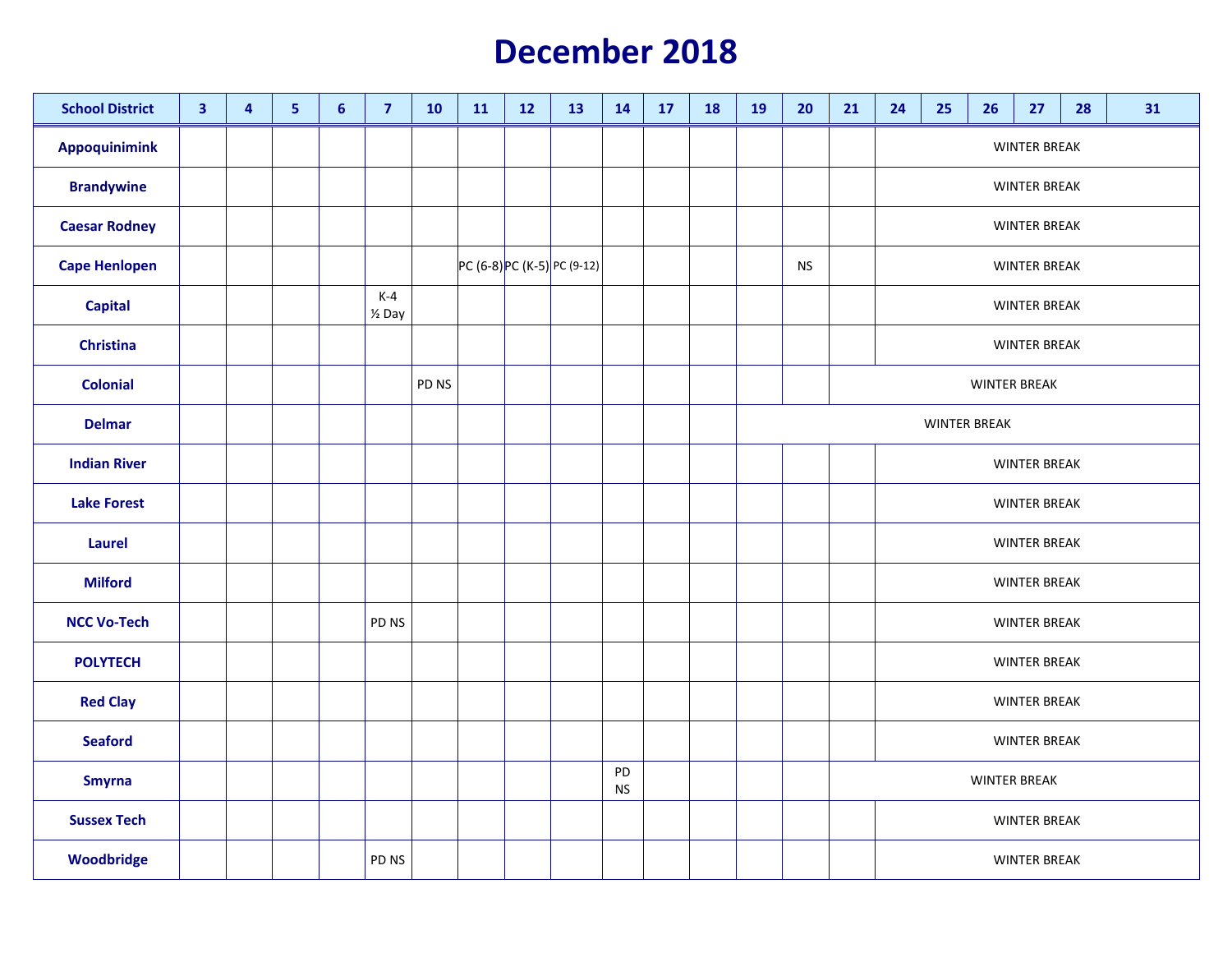# **January 2019**

| <b>School District</b> | $\mathbf{1}$ | $\overline{2}$  | 3               | 4 | $\overline{7}$ | 8 | 9 | 10 | 11 | 14                          | <b>15</b> | <b>16</b> | 17                      | <b>18</b>                                            | 21                        | 22                    | 23 | 24                                                                                                 | 25                         | 28              | 29 | 30 | 31 |
|------------------------|--------------|-----------------|-----------------|---|----------------|---|---|----|----|-----------------------------|-----------|-----------|-------------------------|------------------------------------------------------|---------------------------|-----------------------|----|----------------------------------------------------------------------------------------------------|----------------------------|-----------------|----|----|----|
| <b>Appoquinimink</b>   |              |                 |                 |   |                |   |   |    |    |                             |           |           |                         |                                                      | H                         |                       |    |                                                                                                    | PD<br><b>NS</b>            |                 |    |    |    |
| <b>Brandywine</b>      |              | <b>NS</b><br>PD |                 |   |                |   |   |    |    |                             |           |           |                         |                                                      | H                         |                       |    |                                                                                                    |                            |                 |    |    |    |
| <b>Caesar Rodney</b>   |              |                 |                 |   |                |   |   |    |    | HS<br>Exams 1/2 Day 1/2 Day | HS        | <b>HS</b> |                         | PD<br><b>NS</b>                                      | H                         |                       |    |                                                                                                    | PD<br><b>NS</b>            |                 |    |    |    |
| <b>Cape Henlopen</b>   |              |                 |                 |   |                |   |   |    |    |                             |           |           |                         |                                                      | H                         |                       |    |                                                                                                    |                            |                 |    |    |    |
| <b>Capital</b>         |              |                 |                 |   |                |   |   |    |    |                             |           |           |                         |                                                      | H                         |                       |    |                                                                                                    | 1/ <sub>2</sub> Day        |                 |    |    |    |
| Christina              |              |                 |                 |   |                |   |   |    |    |                             |           |           | HS $\frac{1}{2}$<br>Day | HS 1/2<br>Day<br>Exams;<br>Exams others<br><b>NS</b> | $\,$ H                    |                       |    |                                                                                                    |                            |                 |    |    |    |
| <b>Colonial</b>        |              |                 |                 |   |                |   |   |    |    |                             |           |           |                         | PD NS                                                | $\,$ H                    |                       |    |                                                                                                    |                            |                 |    |    |    |
| <b>Delmar</b>          |              | <b>NS</b>       |                 |   |                |   |   |    |    |                             |           |           |                         |                                                      | H                         |                       |    | $\frac{1}{2}$ Day $\frac{1}{2}$ Day $\frac{1}{2}$ Day $\frac{1}{2}$ Day<br>Exams Exams Exams Exams |                            |                 |    |    |    |
| <b>Indian River</b>    | NO SCHOOL    |                 |                 |   |                |   |   |    |    |                             |           |           |                         | NS PD                                                | $\boldsymbol{\mathsf{H}}$ |                       |    |                                                                                                    |                            |                 |    |    |    |
| <b>Lake Forest</b>     |              |                 |                 |   |                |   |   |    |    |                             |           |           |                         | <b>NS</b><br>PD                                      | H                         |                       |    |                                                                                                    |                            |                 |    |    |    |
| <b>Laurel</b>          |              |                 | NS-WINTER BREAK |   |                |   |   |    |    |                             |           |           |                         |                                                      | H                         |                       |    |                                                                                                    | <b>NS</b>                  |                 |    |    |    |
| <b>Milford</b>         |              |                 |                 |   |                |   |   |    |    |                             |           |           |                         |                                                      | H                         |                       |    |                                                                                                    | PD<br><b>NS</b>            |                 |    |    |    |
| <b>NCC Vo-Tech</b>     |              | <b>NS</b>       |                 |   |                |   |   |    |    |                             |           |           |                         |                                                      | H                         | PD NS                 |    |                                                                                                    |                            |                 |    |    |    |
| <b>POLYTECH</b>        |              |                 |                 |   |                |   |   |    |    |                             |           |           |                         |                                                      | H                         |                       | ED | ${\sf ED}$                                                                                         | ${\sf PD}$<br><b>NS</b>    |                 |    |    |    |
| <b>Red Clay</b>        |              |                 |                 |   |                |   |   |    |    |                             |           |           |                         | <b>NS</b>                                            | H                         |                       |    |                                                                                                    |                            |                 |    |    |    |
| <b>Seaford</b>         |              | <b>NS</b>       |                 |   |                |   |   |    |    |                             |           |           |                         | <b>NS</b><br>PD                                      | H                         |                       |    |                                                                                                    |                            |                 |    |    |    |
| <b>Smyrna</b>          |              |                 |                 |   |                |   |   |    |    |                             |           |           |                         | $\%$ DAY<br>PD                                       | $\boldsymbol{\mathsf{H}}$ | 1/2 DAY 1/2 DAY<br>PD | PD |                                                                                                    | PD<br>$\mathsf{NS}\xspace$ |                 |    |    |    |
| <b>Sussex Tech</b>     |              |                 |                 |   |                |   |   |    |    |                             |           |           |                         |                                                      | H                         |                       |    |                                                                                                    |                            | PD<br><b>NS</b> |    |    |    |
| Woodbridge             |              | ${\sf NS}$      |                 |   |                |   |   |    |    |                             |           |           |                         |                                                      | H                         |                       |    |                                                                                                    |                            | PD<br><b>NS</b> |    |    |    |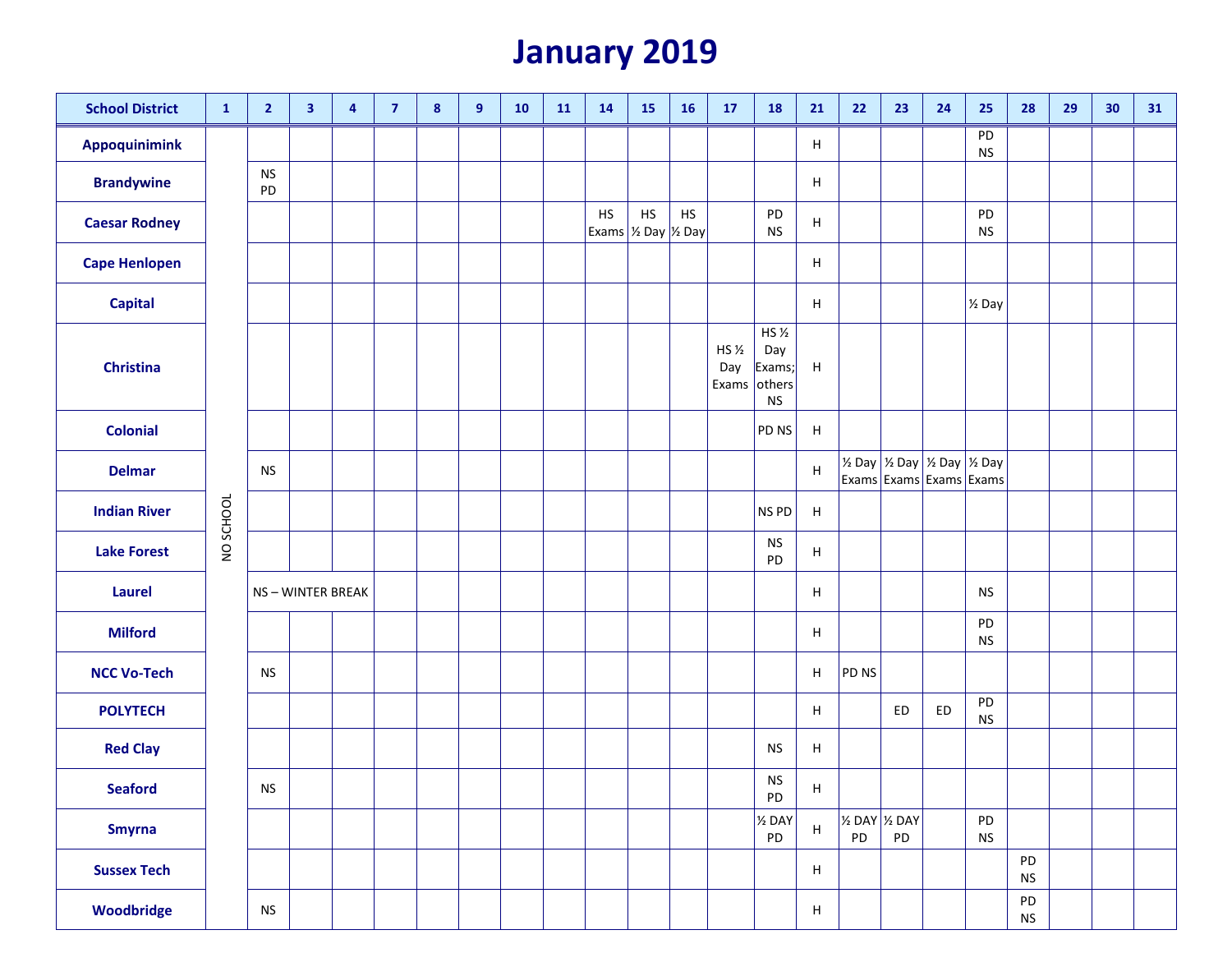# **February 201 9**

| <b>School District</b> | $\mathbf{1}$                   | $\overline{4}$             | 5 <sub>5</sub> | 6 | $\overline{7}$ | $\boldsymbol{8}$ | 11 | 12 | 13 | 14 | <b>15</b>                    | <b>18</b>         | <b>19</b>  | 20 | 21 | 22               | 25 | 26 | 27 | 28 |
|------------------------|--------------------------------|----------------------------|----------------|---|----------------|------------------|----|----|----|----|------------------------------|-------------------|------------|----|----|------------------|----|----|----|----|
| Appoquinimink          |                                |                            |                |   |                |                  |    |    |    |    | PD<br>$\mathsf{NS}\xspace$   |                   |            |    |    |                  |    |    |    |    |
| <b>Brandywine</b>      | PK-8                           |                            |                |   |                |                  |    |    |    |    | PK-5                         |                   | PK         |    |    |                  |    |    |    |    |
| <b>Caesar Rodney</b>   | $\mathsf{NS}\xspace$<br>ES, MS | PD                         |                |   |                |                  |    |    |    |    | <b>NS</b>                    |                   | ${\sf NS}$ |    |    |                  |    |    |    |    |
|                        | $\frac{1}{2}$ Day              | <b>NS</b>                  |                |   |                |                  |    |    |    |    | PD                           |                   |            |    |    |                  |    |    |    |    |
| <b>Cape Henlopen</b>   |                                |                            |                |   |                |                  |    |    |    |    | $\mathsf{NS}\xspace$         |                   |            |    |    |                  |    |    |    |    |
| <b>Capital</b>         |                                |                            |                |   |                |                  |    |    |    |    | PD<br>WC                     |                   |            |    |    |                  |    |    |    |    |
| <b>Christina</b>       |                                |                            |                |   |                |                  |    |    |    |    | PD<br>$\mathsf{NS}\xspace$   |                   |            |    |    |                  |    |    |    |    |
| <b>Colonial</b>        |                                |                            |                |   |                |                  |    |    |    |    | PD                           |                   |            |    |    |                  |    |    |    |    |
|                        |                                |                            |                |   |                |                  |    |    |    |    | <b>NS</b>                    |                   |            |    |    |                  |    |    |    |    |
| <b>Delmar</b>          |                                | PD                         |                |   |                |                  |    |    |    |    |                              |                   |            |    |    |                  |    |    |    |    |
| <b>Indian River</b>    | PD<br>${\sf NS}$               |                            |                |   |                |                  |    |    |    |    | PD NS                        | DAY               |            |    |    |                  |    |    |    |    |
| <b>Lake Forest</b>     |                                | <b>NS</b><br>${\sf PC}$    |                |   |                |                  |    |    |    |    |                              | <b>PRESIDENTS</b> |            |    |    |                  |    |    |    |    |
| <b>Laurel</b>          |                                | PD<br>$\mathsf{NS}\xspace$ |                |   |                |                  |    |    |    |    |                              |                   |            |    |    |                  |    |    |    |    |
| <b>Milford</b>         |                                |                            |                |   |                |                  |    |    |    |    |                              |                   |            |    |    |                  |    |    |    |    |
| <b>NCC Vo-Tech</b>     |                                | PD NS                      |                |   |                |                  |    |    |    |    |                              |                   |            |    |    |                  |    |    |    |    |
| <b>POLYTECH</b>        | $\frac{1}{2}$ PD<br>${\sf NS}$ |                            |                |   |                |                  |    |    |    |    |                              |                   |            |    |    |                  |    |    |    |    |
| <b>Red Clay</b>        |                                |                            |                |   |                |                  |    |    |    |    | $\mathsf{NS}\xspace$<br>$PC$ |                   |            |    |    |                  |    |    |    |    |
| <b>Seaford</b>         |                                |                            |                |   |                |                  |    |    |    |    | $\mathsf{NS}\xspace$<br>WC   |                   |            |    |    |                  |    |    |    |    |
| <b>Smyrna</b>          |                                |                            |                |   |                |                  |    |    |    |    |                              |                   |            |    |    | PD<br>${\sf NS}$ |    |    |    |    |
| <b>Sussex Tech</b>     |                                |                            |                |   |                |                  |    |    |    |    | <b>NS</b><br>PD              |                   |            |    |    |                  |    |    |    |    |
| Woodbridge             |                                | PC NS                      |                |   |                |                  |    |    |    |    |                              |                   |            |    |    |                  |    |    |    |    |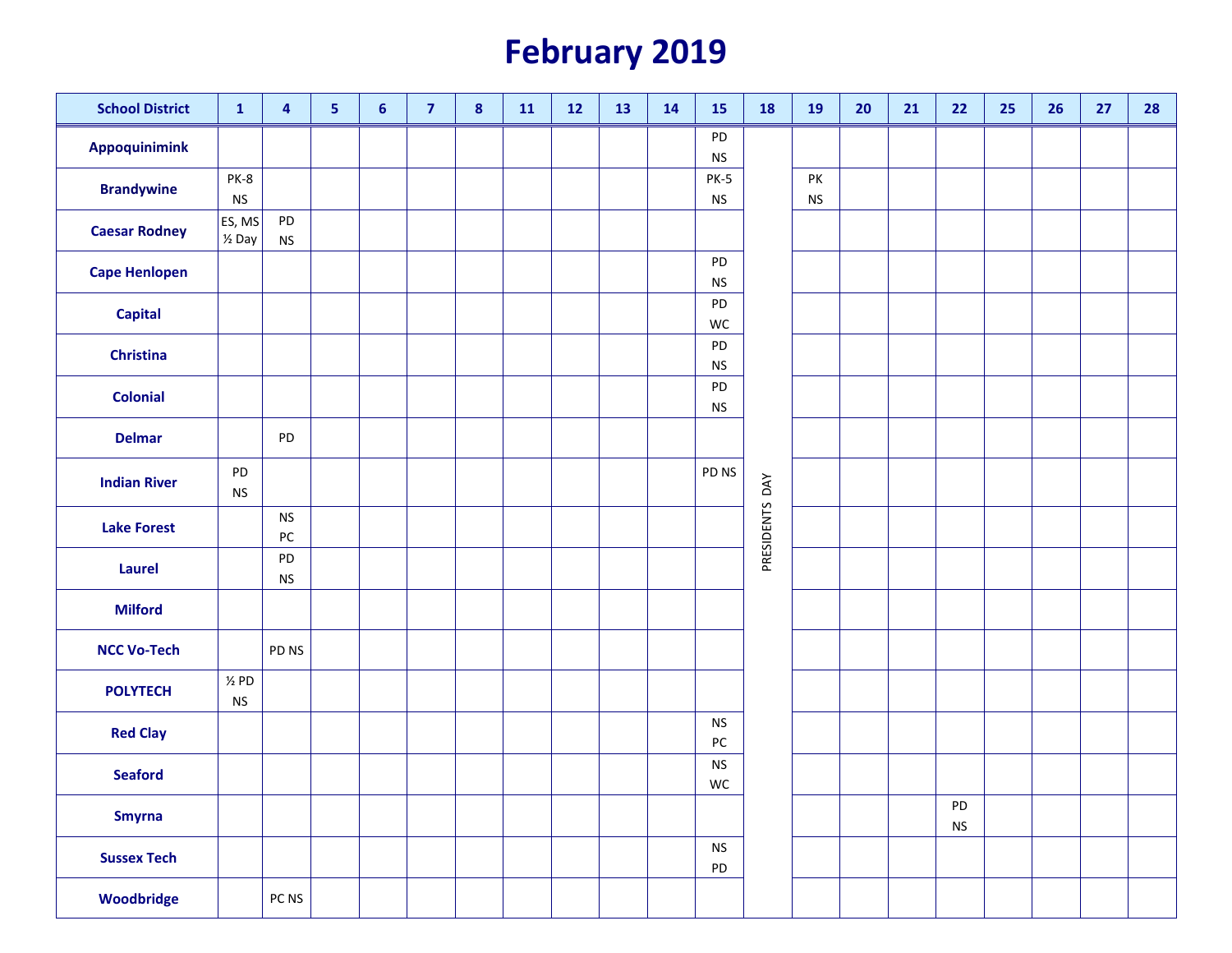# **March 2019**

| <b>School District</b> | $\mathbf{1}$ | $\overline{\mathbf{4}}$ | $\overline{\mathbf{5}}$ | $\boldsymbol{6}$      | $\overline{7}$                  | 8                                   | 11 | 12 | 13 | 14             | 15    | 18    | 19 | 20 | 21 | 22                | 25                      | 26 | 27 | 28 | 29                      |
|------------------------|--------------|-------------------------|-------------------------|-----------------------|---------------------------------|-------------------------------------|----|----|----|----------------|-------|-------|----|----|----|-------------------|-------------------------|----|----|----|-------------------------|
| Appoquinimink          |              |                         |                         | NS C<br>PK-8          | NS <sub>C</sub><br><b>PK-11</b> | $\mathsf{NS}\xspace$<br>$\mathsf C$ |    |    |    |                |       |       |    |    |    |                   |                         |    |    |    |                         |
| <b>Brandywine</b>      |              |                         |                         |                       |                                 |                                     |    |    |    |                |       |       |    |    |    |                   |                         |    |    |    |                         |
| <b>Caesar Rodney</b>   |              |                         |                         |                       |                                 |                                     |    |    |    |                |       |       |    |    |    | $\frac{1}{2}$ Day | ${\sf PD}$<br><b>NS</b> |    |    |    |                         |
| <b>Cape Henlopen</b>   |              |                         | $PC$<br>$(K-5)$         | ${\sf PC}$<br>$(6-8)$ | PC<br>$(9-12)$                  |                                     |    |    |    |                |       |       |    |    |    |                   |                         |    |    |    |                         |
| <b>Capital</b>         |              |                         |                         |                       |                                 |                                     |    |    |    |                |       |       |    |    |    |                   |                         |    |    |    | PD<br>$\frac{1}{2}$ Day |
| <b>Christina</b>       |              |                         |                         |                       |                                 |                                     |    |    |    |                |       |       |    |    |    | PD NS             |                         |    |    |    | PD NS                   |
| <b>Colonial</b>        |              |                         |                         |                       |                                 |                                     |    |    |    | ED<br>$9 - 12$ | PD NS |       |    |    |    | PC NS             |                         |    |    |    |                         |
| <b>Delmar</b>          |              |                         |                         |                       |                                 |                                     |    |    |    |                |       | PD NS |    |    |    |                   |                         |    |    |    |                         |
| <b>Indian River</b>    |              |                         |                         |                       |                                 |                                     |    |    |    |                |       |       |    |    |    |                   |                         |    |    |    |                         |
| <b>Lake Forest</b>     |              |                         |                         |                       |                                 |                                     |    |    |    |                |       |       |    |    |    |                   | PD<br><b>NS</b>         |    |    |    |                         |
| <b>Laurel</b>          |              |                         |                         |                       |                                 |                                     |    |    |    |                |       |       |    |    |    |                   |                         |    |    |    |                         |
| <b>Milford</b>         |              |                         |                         |                       |                                 | PD<br><b>NS</b><br>WC               |    |    |    |                |       |       |    |    |    |                   |                         |    |    |    |                         |
| <b>NCC Vo-Tech</b>     |              |                         |                         |                       |                                 | PD NS<br>WC                         |    |    |    |                |       |       |    |    |    |                   |                         |    |    |    |                         |
| <b>POLYTECH</b>        |              |                         |                         |                       |                                 |                                     |    |    |    |                |       |       |    |    |    | PD<br><b>NS</b>   |                         |    |    |    | <b>NS</b>               |
| <b>Red Clay</b>        |              |                         |                         |                       |                                 |                                     |    |    |    |                |       |       |    |    |    |                   |                         |    |    |    |                         |
| <b>Seaford</b>         |              |                         |                         |                       |                                 |                                     |    |    |    |                |       |       |    |    |    | PD<br><b>NS</b>   |                         |    |    |    |                         |
| <b>Smyrna</b>          |              |                         |                         |                       |                                 |                                     |    |    |    |                |       |       |    |    |    |                   |                         |    |    |    | PD<br><b>NS</b>         |
| <b>Sussex Tech</b>     |              |                         |                         |                       |                                 |                                     |    |    |    |                |       |       |    |    |    |                   |                         |    |    |    |                         |
| Woodbridge             |              |                         |                         |                       |                                 | PD <sub>NS</sub>                    |    |    |    |                |       |       |    |    |    | PD NW             |                         |    |    |    |                         |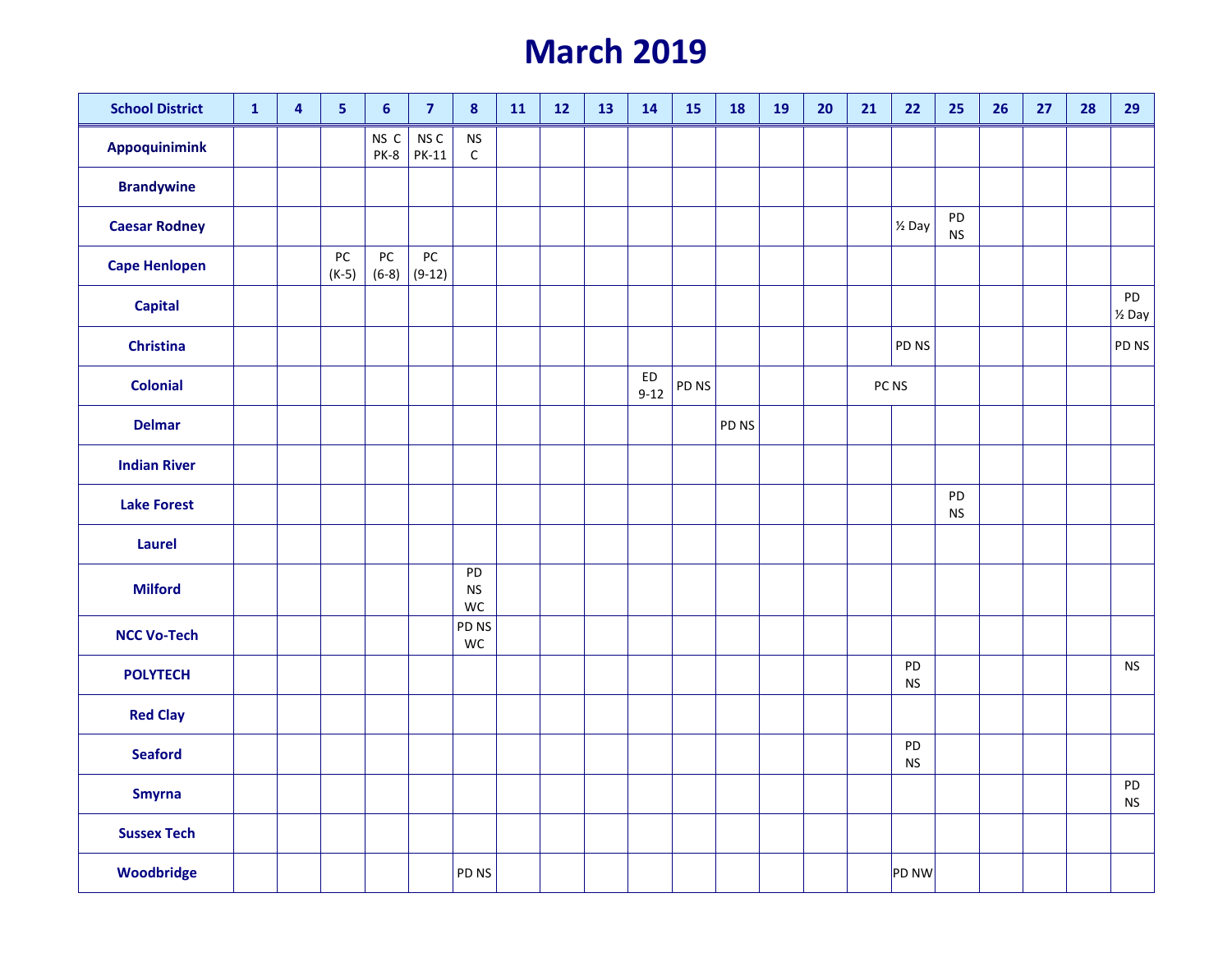### **April 2019**

| <b>School District</b> | $\mathbf{1}$    | $\overline{2}$ | 3 | 4 | 5                               | $\boldsymbol{8}$ | 9 | 10                       | 11 | 12 | <b>15</b> | <b>16</b> | 17 | <b>18</b>             | <b>19</b>      | 22 | 23 | 24                  | 25 | 26 | 29 | 30 |
|------------------------|-----------------|----------------|---|---|---------------------------------|------------------|---|--------------------------|----|----|-----------|-----------|----|-----------------------|----------------|----|----|---------------------|----|----|----|----|
| Appoquinimink          |                 |                |   |   | 1/ <sub>2</sub> Day             |                  |   |                          |    |    |           |           |    |                       | $\sf H$        |    |    | SPRING BREAK        |    |    |    |    |
| <b>Brandywine</b>      |                 |                |   |   | <b>PK-12</b><br><b>NS</b><br>PD |                  |   |                          |    |    |           |           |    | PK-5 NS<br>${\sf PC}$ | $\overline{H}$ |    |    | <b>SPRING BREAK</b> |    |    |    |    |
| <b>Caesar Rodney</b>   |                 |                |   |   |                                 |                  |   |                          |    |    |           |           |    |                       | Н              |    |    | SPRING BREAK        |    |    |    |    |
| <b>Cape Henlopen</b>   |                 |                |   |   |                                 |                  |   |                          |    |    |           |           |    |                       | $\sf H$        |    |    | <b>SPRING BREAK</b> |    |    |    |    |
| <b>Capital</b>         |                 |                |   |   |                                 |                  |   |                          |    |    |           |           |    |                       | Н              |    |    | <b>SPRING BREAK</b> |    |    |    |    |
| <b>Christina</b>       |                 |                |   |   |                                 |                  |   |                          |    |    |           |           |    |                       | Н              |    |    | SPRING BREAK        |    |    |    |    |
| <b>Colonial</b>        |                 |                |   |   |                                 |                  |   |                          |    |    |           |           |    |                       | $\sf H$        |    |    | <b>SPRING BREAK</b> |    |    |    |    |
| <b>Delmar</b>          |                 |                |   |   |                                 |                  |   |                          |    |    |           |           |    |                       | H              |    |    | SPRING BREAK        |    |    |    |    |
| <b>Indian River</b>    |                 |                |   |   | PD<br><b>NS</b>                 |                  |   |                          |    |    |           |           |    |                       | Н              |    |    | SPRING BREAK        |    |    |    |    |
| <b>Lake Forest</b>     |                 |                |   |   |                                 |                  |   |                          |    |    |           |           |    |                       | H              |    |    | SPRING BREAK        |    |    |    |    |
| Laurel                 | NS K-12         |                |   |   |                                 |                  |   |                          |    |    |           |           |    |                       | Н              |    |    | SPRING BREAK        |    |    |    |    |
| <b>Milford</b>         |                 |                |   |   | PD<br><b>NS</b><br>WC           |                  |   |                          |    |    |           |           |    |                       | $\sf H$        |    |    | SPRING BREAK        |    |    |    |    |
| <b>NCC Vo-Tech</b>     |                 |                |   |   |                                 |                  |   |                          |    |    |           |           |    |                       | $\sf H$        |    |    | <b>SPRING BREAK</b> |    |    |    |    |
| <b>POLYTECH</b>        |                 |                |   |   |                                 |                  |   |                          |    |    |           |           |    |                       | Н              |    |    | SPRING BREAK        |    |    |    |    |
| <b>Red Clay</b>        |                 |                |   |   |                                 |                  |   |                          |    |    |           |           |    |                       | Н              |    |    | SPRING BREAK        |    |    |    |    |
| <b>Seaford</b>         |                 |                |   |   |                                 |                  |   |                          |    |    |           |           |    |                       | Н              |    |    | SPRING BREAK        |    |    |    |    |
| <b>Smyrna</b>          |                 |                |   |   |                                 |                  |   | <b>NS</b><br>Grade<br>12 |    |    |           |           |    |                       | Н              |    |    | SPRING BREAK        |    |    |    |    |
| <b>Sussex Tech</b>     | PD<br><b>NS</b> |                |   |   |                                 |                  |   |                          |    |    |           |           |    |                       | Н              |    |    | SPRING BREAK        |    |    |    |    |
| Woodbridge             |                 |                |   |   |                                 |                  |   |                          |    |    |           |           |    |                       | Н              |    |    | SPRING BREAK        |    |    |    |    |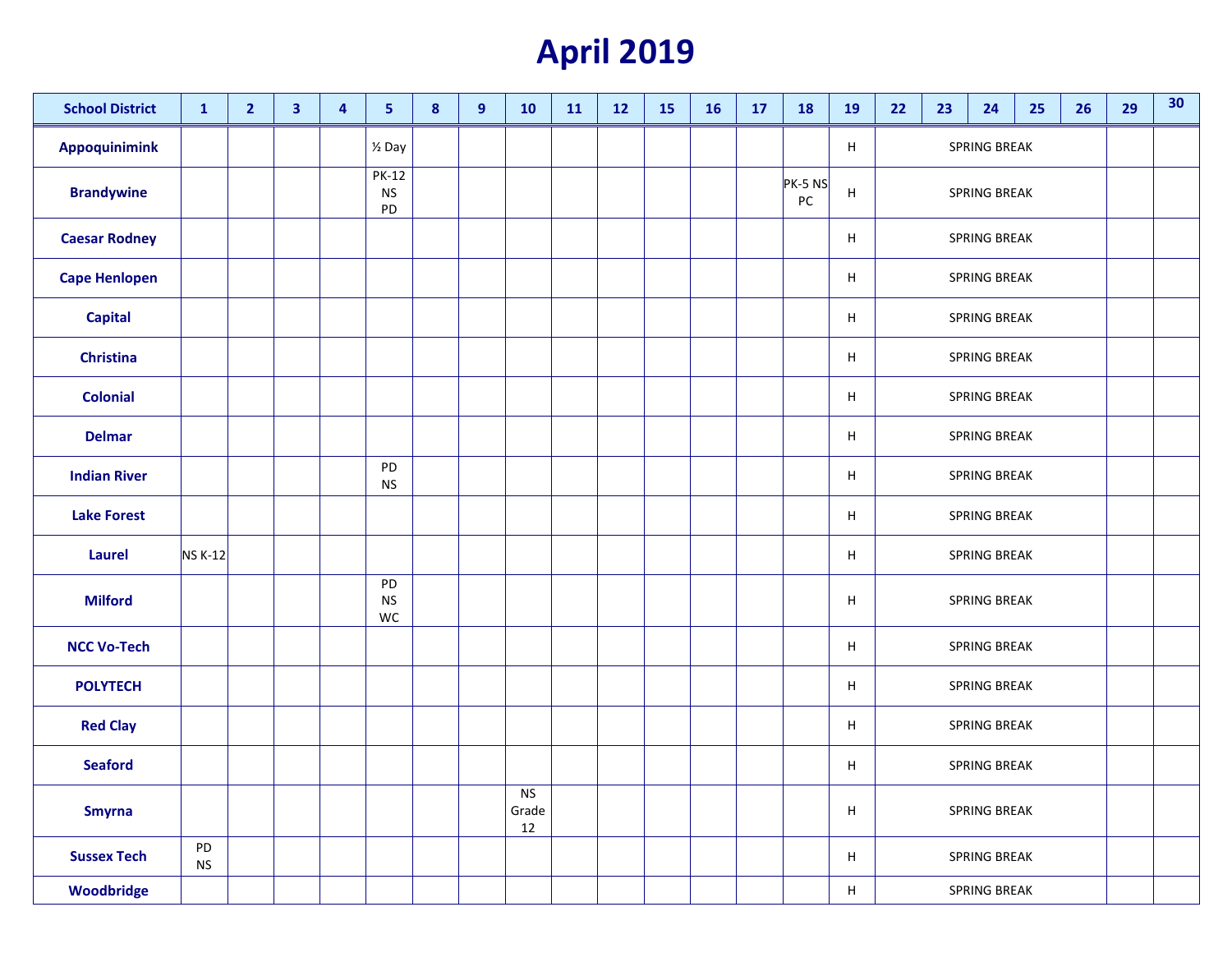### **May 2019**

| <b>School District</b> | $\mathbf{1}$ | $\overline{2}$ | $\overline{\mathbf{3}}$    | $\boldsymbol{6}$ | $\overline{7}$ | ${\bf 8}$ | 9 | <b>10</b> | 13 | 14 | <b>15</b> | <b>16</b> | 17                                 | 20 | 21 | 22                    | 23                    | 24                         | 27           | 28                    | 29 | 30                  | 31                    |
|------------------------|--------------|----------------|----------------------------|------------------|----------------|-----------|---|-----------|----|----|-----------|-----------|------------------------------------|----|----|-----------------------|-----------------------|----------------------------|--------------|-----------------------|----|---------------------|-----------------------|
| <b>Appoquinimink</b>   |              |                |                            |                  |                |           |   |           |    |    |           |           |                                    |    |    |                       |                       |                            |              |                       |    |                     |                       |
| <b>Brandywine</b>      |              |                |                            |                  |                |           |   |           |    |    |           |           |                                    |    |    |                       |                       |                            |              | Senior Exams          |    |                     |                       |
| <b>Caesar Rodney</b>   |              |                |                            |                  |                |           |   |           |    |    |           |           |                                    |    |    | Last<br>Senior<br>Day | Senior<br>Exams       | Senior<br>Exams            |              |                       |    |                     |                       |
| <b>Cape Henlopen</b>   |              |                |                            |                  |                |           |   |           |    |    |           |           |                                    |    |    | Senior<br>Exams       | Senior<br>Exams       | PD<br>$\mathsf{NS}\xspace$ |              | Senior Exams          |    |                     |                       |
| <b>Capital</b>         |              |                | $K-4$<br>$\frac{1}{2}$ Day |                  |                |           |   |           |    |    |           |           |                                    |    |    |                       |                       |                            |              |                       |    |                     |                       |
| <b>Christina</b>       |              |                |                            |                  |                |           |   |           |    |    |           |           |                                    |    |    |                       |                       |                            |              |                       |    | HS 1/2 Day<br>exams |                       |
| <b>Colonial</b>        |              |                |                            |                  |                |           |   |           |    |    |           |           |                                    |    |    |                       |                       | PD NS                      |              |                       |    |                     |                       |
| <b>Delmar</b>          |              |                |                            |                  |                |           |   |           |    |    |           |           | PD<br><b>NS</b>                    |    |    | Last<br>Senior<br>Day |                       |                            |              |                       |    |                     |                       |
| <b>Indian River</b>    |              |                |                            |                  |                |           |   |           |    |    |           |           |                                    |    |    |                       |                       | PD<br>${\sf NS}$           |              |                       |    |                     |                       |
| <b>Lake Forest</b>     |              |                |                            |                  |                |           |   |           |    |    |           |           |                                    |    |    |                       |                       |                            | MEMORIAL DAY |                       |    |                     |                       |
| Laurel                 |              |                |                            |                  |                |           |   |           |    |    |           |           |                                    |    |    |                       |                       | <b>NS</b>                  |              |                       |    |                     |                       |
| <b>Milford</b>         |              |                |                            |                  |                |           |   |           |    |    |           |           |                                    |    |    |                       | Last<br>Senior<br>Day |                            |              |                       |    |                     |                       |
| <b>NCC Vo-Tech</b>     |              |                |                            |                  |                |           |   | PD NS     |    |    |           |           |                                    |    |    |                       |                       |                            |              |                       |    |                     |                       |
| <b>POLYTECH</b>        |              |                |                            |                  |                |           |   |           |    |    |           |           |                                    |    |    |                       |                       |                            |              |                       |    | Last Senior<br>Day  |                       |
| <b>Red Clay</b>        |              |                |                            |                  |                |           |   |           |    |    |           |           |                                    |    |    |                       |                       |                            |              |                       |    |                     |                       |
| <b>Seaford</b>         |              |                |                            |                  |                |           |   |           |    |    |           |           |                                    |    |    |                       |                       |                            |              |                       |    |                     |                       |
| <b>Smyrna</b>          |              |                |                            |                  |                |           |   |           |    |    |           |           | ${\sf PD}$<br>$\mathsf{NS}\xspace$ |    |    |                       |                       |                            |              | Last<br>Senior<br>Day |    |                     |                       |
| <b>Sussex Tech</b>     |              |                |                            |                  |                |           |   |           |    |    |           |           |                                    |    |    |                       |                       |                            |              |                       |    |                     | Last<br>Senior<br>Day |
| Woodbridge             |              |                |                            |                  |                |           |   |           |    |    |           |           | PD NS                              |    |    |                       |                       |                            |              |                       |    |                     |                       |